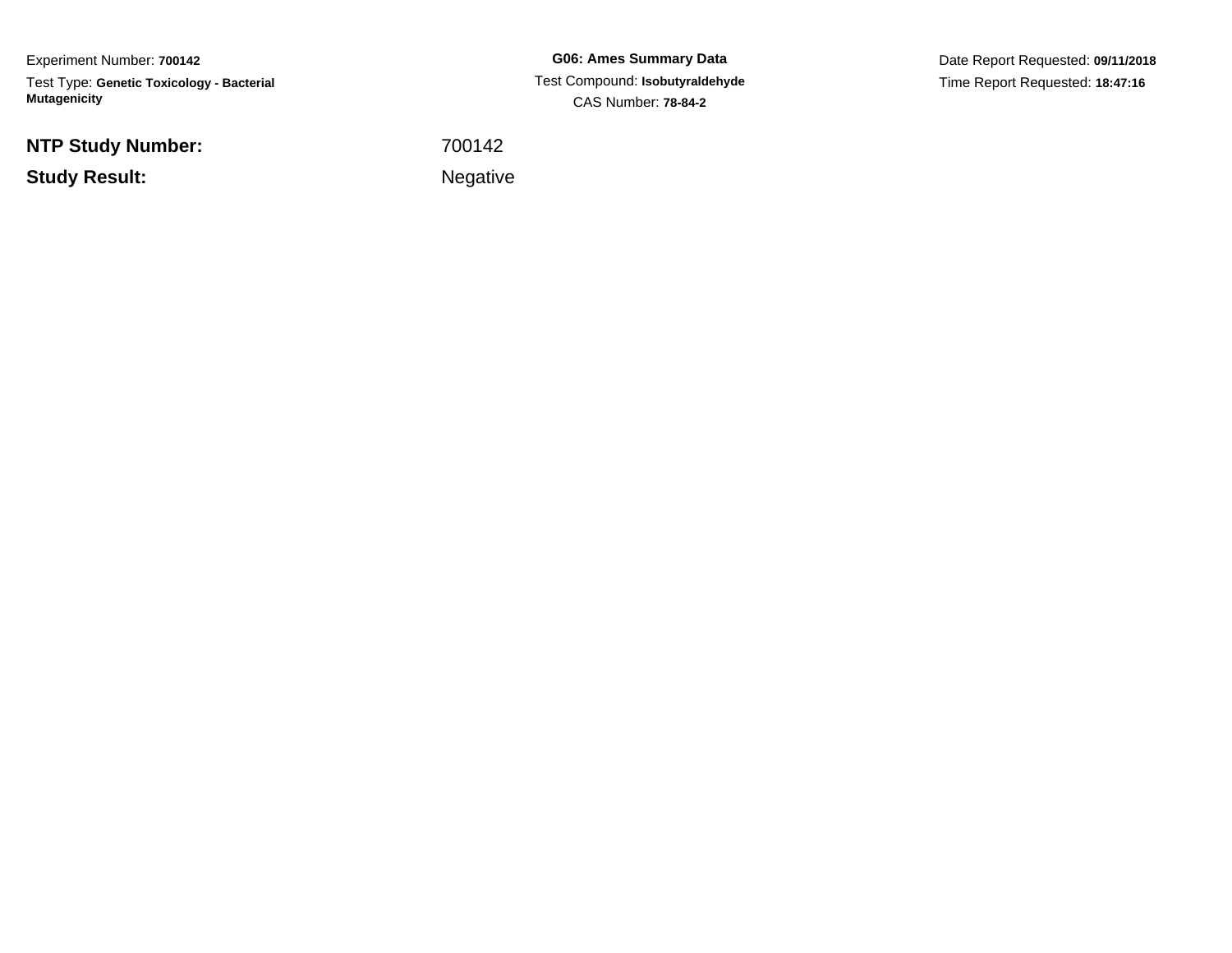Test Type: **Genetic Toxicology - Bacterial Mutagenicity**

## **G06: Ames Summary Data** Test Compound: **Isobutyraldehyde**CAS Number: **78-84-2**

|                               |                   |                   | Strain: TA100          |                        |                     |
|-------------------------------|-------------------|-------------------|------------------------|------------------------|---------------------|
| Dose (ug/Plate)               | <b>Without S9</b> | <b>Without S9</b> | <b>With 10% Rat S9</b> | <b>With 10% Rat S9</b> | With 10% Hamster S9 |
| Vehicle Control <sup>1</sup>  | $120 \pm 3.2$     | $98 \pm 6.4$      | $111 \pm 7.8$          | $117 \pm 3.9$          | $106 \pm 4.4$       |
| 100.0                         | $110 \pm 8.4$     | $79 \pm 6.5$      | $109 \pm 15.9$         | $94 \pm 8.2$           | $118 \pm 6.7$       |
| 333.0                         | $101 \pm 1.5$     | $80 \pm 0.3$      | $114 \pm 17.1$         | $86 \pm 8.5$           | $126 \pm 10.3$      |
| 1000.0                        | $108 \pm 9.1$     | $80 \pm 6.0$      | $101 \pm 14.9$         | $92 \pm 9.9$           | $122 \pm 10.0$      |
| 3333.0                        | $109 \pm 12.2$    | $81 \pm 3.6$      | $105 \pm 1.7$          | $64 \pm 8.4$           | $112 \pm 6.6$       |
| 10000.0                       | Toxic             | $82 \pm 8.4$      | $78 \pm 12.5$          | $87 \pm 9.2$           | $115 \pm 3.6$       |
| <b>Trial Summary</b>          | Negative          | Negative          | Negative               | Negative               | Negative            |
| Positive Control <sup>2</sup> | $358 \pm 7.0$     | $332 \pm 24.8$    |                        |                        |                     |
| Positive Control <sup>3</sup> |                   |                   | $534 \pm 46.0$         | $505 \pm 28.0$         | $1469 \pm 61.2$     |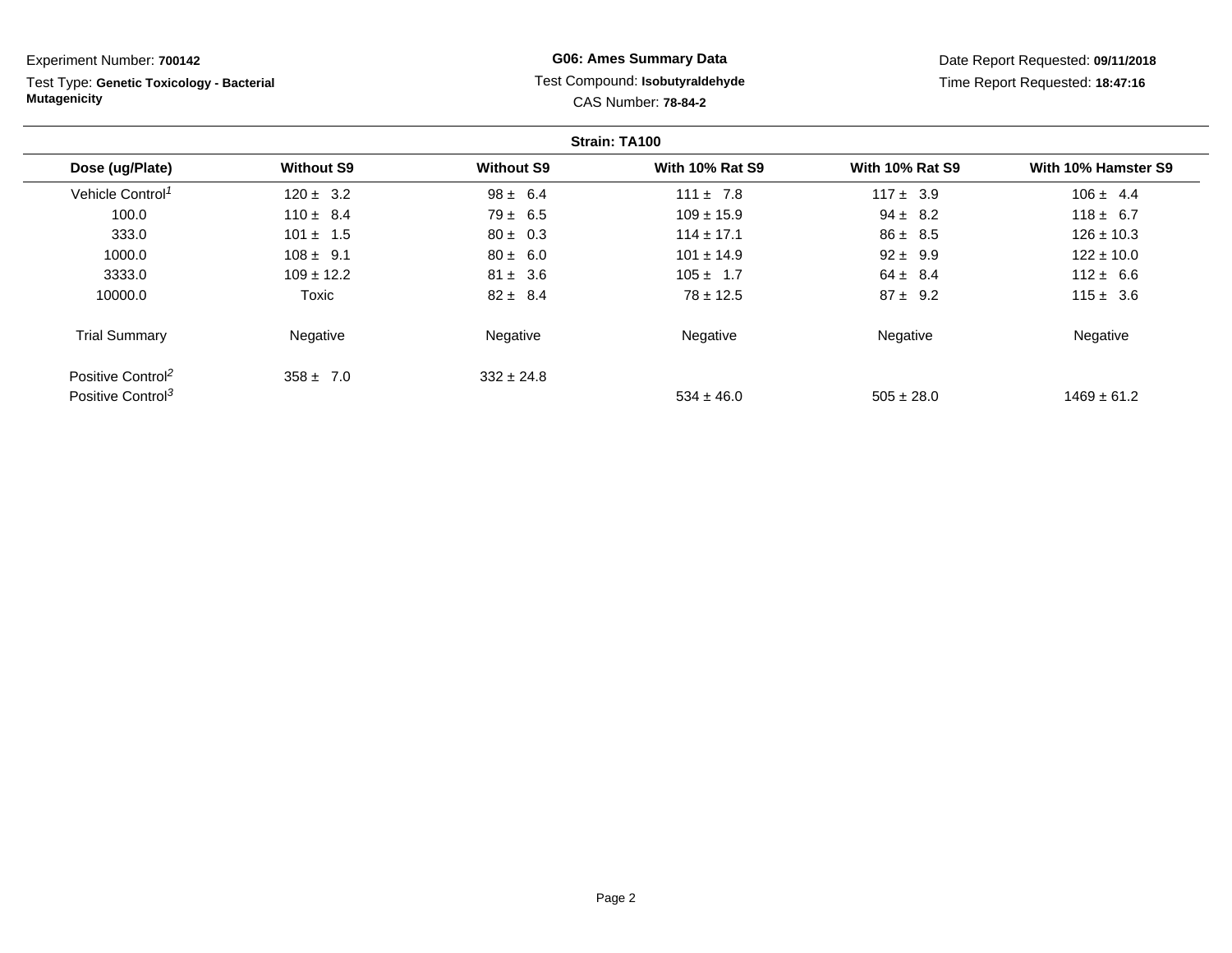Test Type: **Genetic Toxicology - Bacterial Mutagenicity**

| Dose (ug/Plate)                                                | With 10% Hamster S9 |
|----------------------------------------------------------------|---------------------|
| Vehicle Control <sup>1</sup>                                   | $108 \pm 10.7$      |
| 100.0                                                          | $84 \pm 8.4$        |
| 333.0                                                          | $78 \pm 1.2$        |
| 1000.0                                                         | $78 \pm 6.0$        |
| 3333.0                                                         | $75 \pm 1.2$        |
| 10000.0                                                        | $89 \pm 0.6$        |
| <b>Trial Summary</b>                                           | Negative            |
| Positive Control <sup>2</sup><br>Positive Control <sup>3</sup> | $1359 \pm 38.4$     |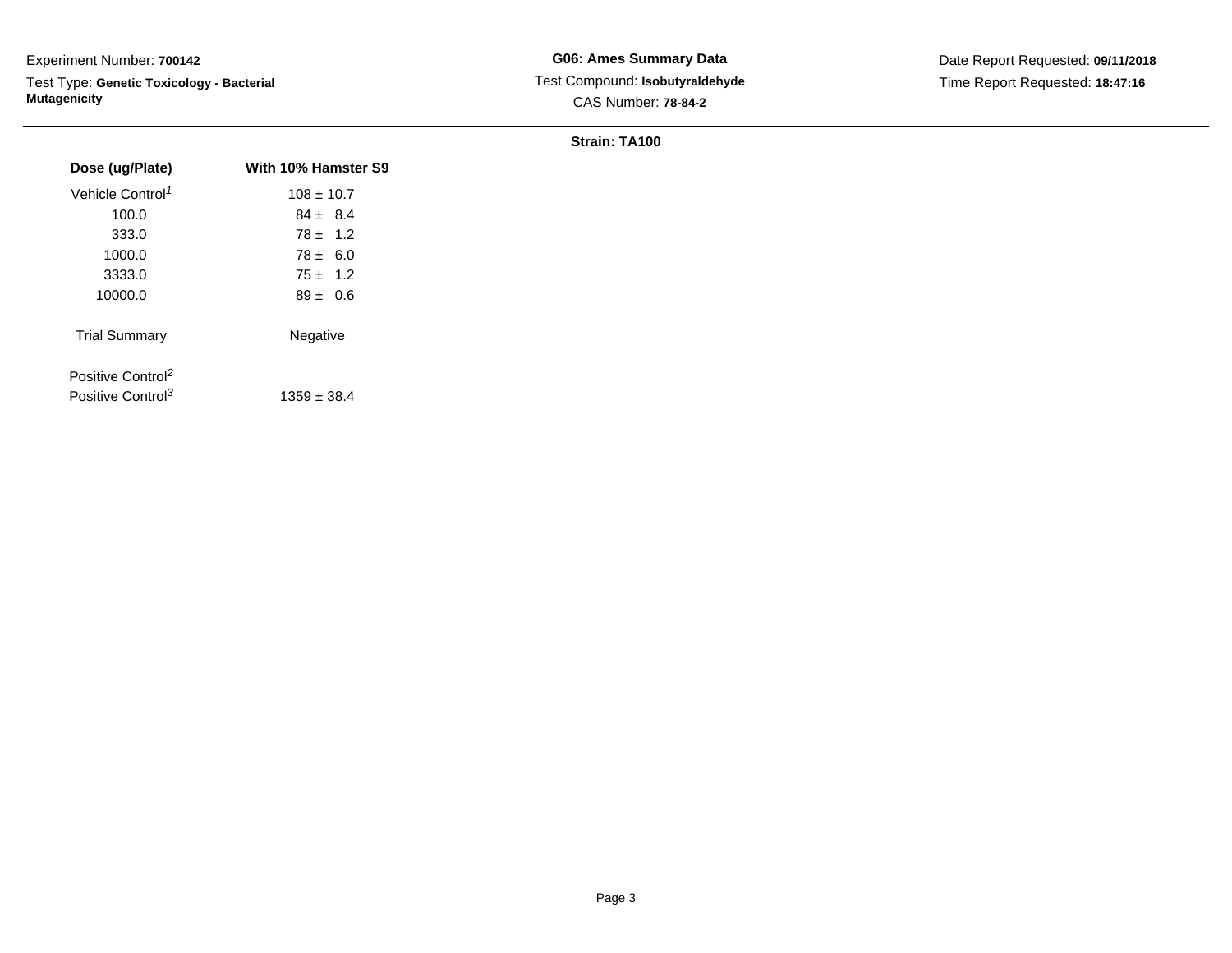Test Type: **Genetic Toxicology - Bacterial Mutagenicity**

## **G06: Ames Summary Data** Test Compound: **Isobutyraldehyde**CAS Number: **78-84-2**

|                               |                   |                   | Strain: TA1535         |                        |                     |
|-------------------------------|-------------------|-------------------|------------------------|------------------------|---------------------|
| Dose (ug/Plate)               | <b>Without S9</b> | <b>Without S9</b> | <b>With 10% Rat S9</b> | <b>With 10% Rat S9</b> | With 10% Hamster S9 |
| Vehicle Control <sup>1</sup>  | $24 \pm 2.6$      | $19 \pm 0.0$      | $10 \pm 2.2$           | $9 \pm 2.1$            | $10 \pm 2.4$        |
| 100.0                         | $35 \pm 4.8$      | $22 \pm 2.2$      | $10 \pm 2.8$           | $4 \pm 0.9$            | $10 \pm 2.1$        |
| 333.0                         | $31 \pm 7.8$      | $16 \pm 2.0$      | $11 \pm 3.7$           | $7 \pm 0.3$            | $12 \pm 1.5$        |
| 1000.0                        | $39 \pm 4.0$      | $18 \pm 1.5$      | $6 \pm 1.2$            | $8 \pm 0.9$            | $14 \pm 1.9$        |
| 3333.0                        | Toxic             | $15 \pm 1.8$      | $6 \pm 1.0$            | $7 \pm 0.9$            | $11 \pm 1.2$        |
| 10000.0                       | Toxic             | $16 \pm 4.6$      | $7 \pm 1.9$            | $8 \pm 2.1$            | $8 \pm 3.0$         |
| <b>Trial Summary</b>          | Negative          | Negative          | Negative               | Negative               | Negative            |
| Positive Control <sup>2</sup> | $375 \pm 15.5$    | $292 \pm 10.0$    |                        |                        |                     |
| Positive Control <sup>4</sup> |                   |                   | $146 \pm 2.8$          | $188 \pm 17.4$         | $381 \pm 7.9$       |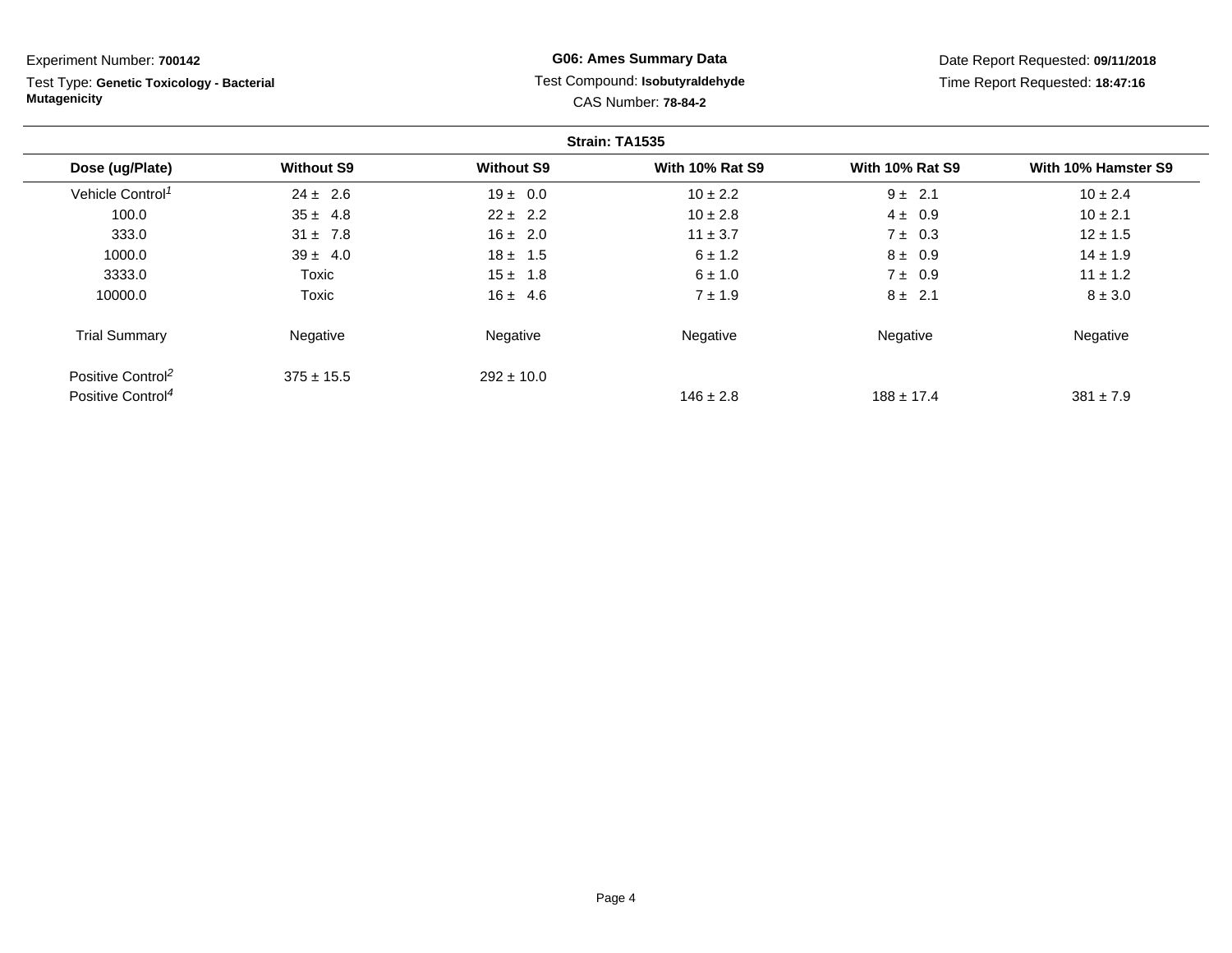Test Type: **Genetic Toxicology - Bacterial Mutagenicity**

| Dose (ug/Plate)               | With 10% Hamster S9 |
|-------------------------------|---------------------|
| Vehicle Control <sup>1</sup>  | $13 \pm 0.6$        |
| 100.0                         | $7 \pm 2.5$         |
| 333.0                         | $6 \pm 0.9$         |
| 1000.0                        | $5 \pm 0.6$         |
| 3333.0                        | $4 \pm 1.5$         |
| 10000.0                       | $5 \pm 0.7$         |
| <b>Trial Summary</b>          | Negative            |
| Positive Control <sup>2</sup> |                     |
| Positive Control <sup>4</sup> | $447 \pm 18.5$      |
|                               |                     |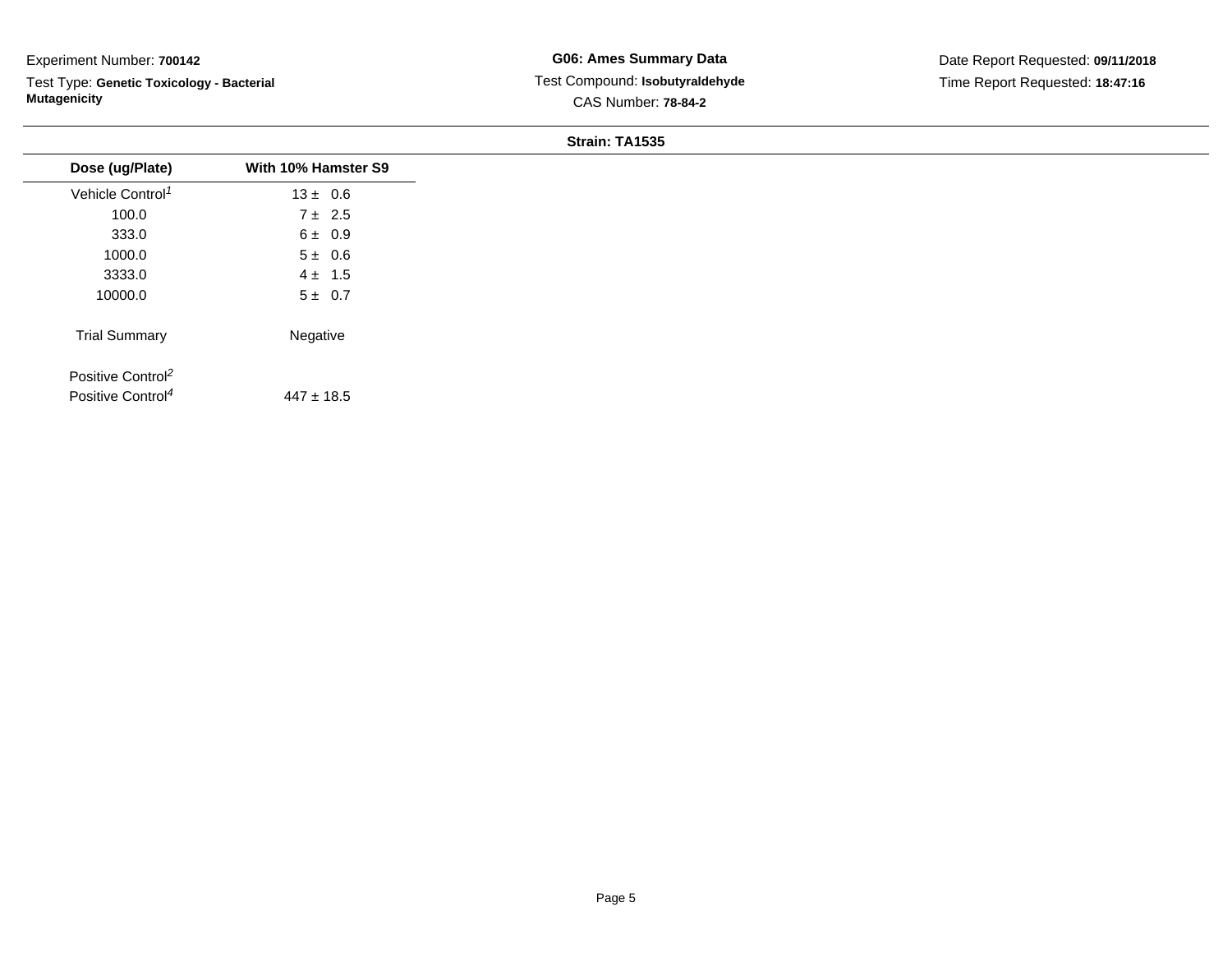Test Type: **Genetic Toxicology - Bacterial Mutagenicity**

## **G06: Ames Summary Data** Test Compound: **Isobutyraldehyde**CAS Number: **78-84-2**

|                               |                   |                   | Strain: TA1537         |                        |                     |
|-------------------------------|-------------------|-------------------|------------------------|------------------------|---------------------|
| Dose (ug/Plate)               | <b>Without S9</b> | <b>Without S9</b> | <b>With 10% Rat S9</b> | <b>With 10% Rat S9</b> | With 10% Hamster S9 |
| Vehicle Control <sup>1</sup>  | $5 \pm 0.6$       | $5 \pm 0.6$       | $7 \pm 0.7$            | $5 \pm 0.6$            | $6 \pm 1.0$         |
| 100.0                         | $4 \pm 1.0$       | $4 \pm 1.9$       | $9 \pm 0.3$            | $8 \pm 0.0$            | $10 \pm 1.8$        |
| 333.0                         | $7 \pm 0.9$       | $3 \pm 0.9$       | $8 \pm 3.0$            | $6 \pm 0.9$            | $8 \pm 0.3$         |
| 1000.0                        | $5 \pm 1.3$       | $3 \pm 1.2$       | $5 \pm 2.0$            | $5 \pm 0.3$            | $10 \pm 1.3$        |
| 3333.0                        | Toxic             | $4 \pm 1.2$       | $9 \pm 4.4$            | $5 \pm 1.3$            | $8 \pm 2.2$         |
| 10000.0                       | Toxic             | $9 \pm 2.0$       | $6 \pm 1.5$            | $7 \pm 1.0$            | $7 \pm 3.5$         |
| <b>Trial Summary</b>          | Negative          | Negative          | Negative               | Negative               | Negative            |
| Positive Control <sup>4</sup> |                   |                   | $157 \pm 8.7$          | $135 \pm 17.4$         | $424 \pm 75.9$      |
| Positive Control <sup>5</sup> | $184 \pm 4.7$     | $129 \pm 6.9$     |                        |                        |                     |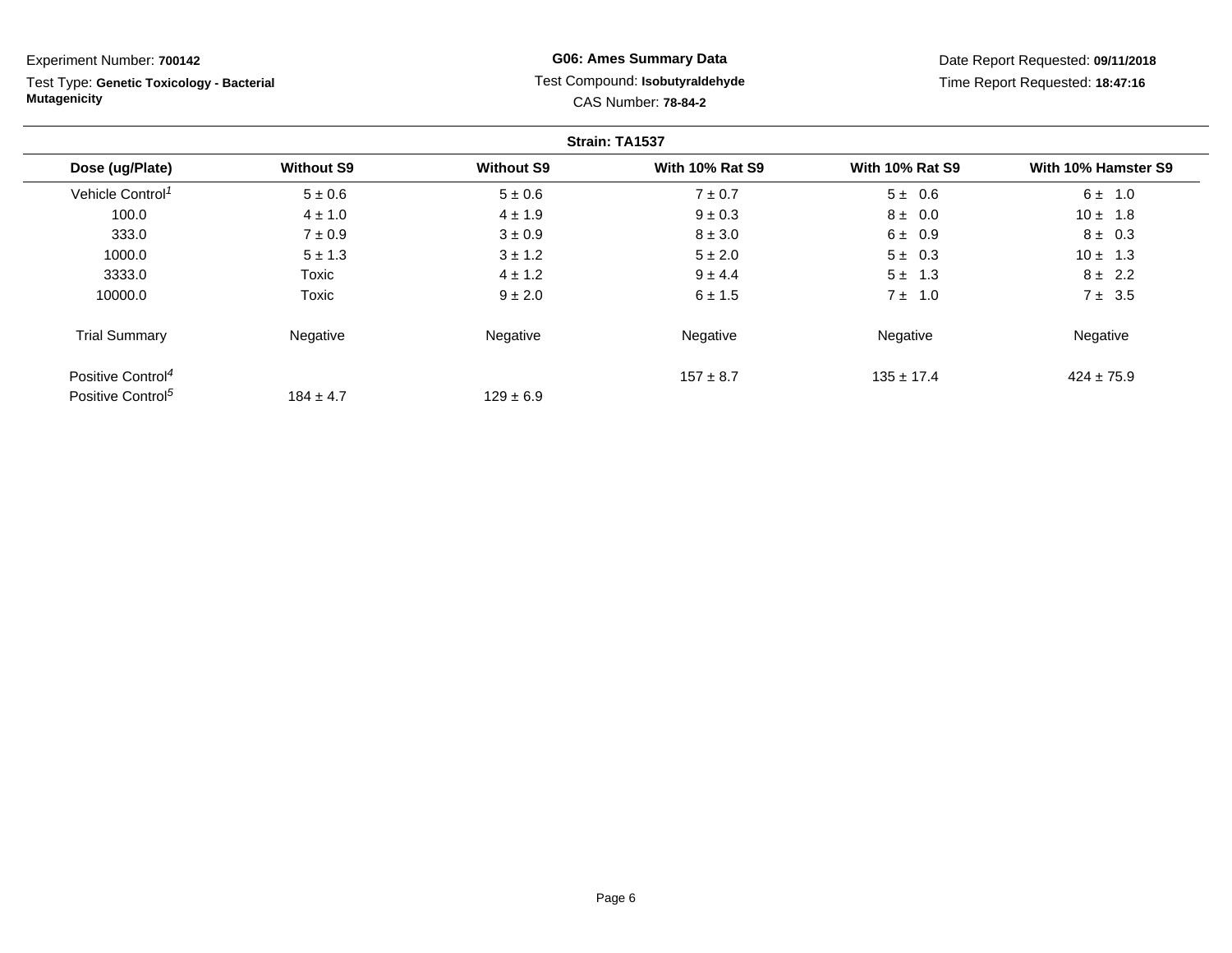Test Type: **Genetic Toxicology - Bacterial Mutagenicity**

| Dose (ug/Plate)                                                | With 10% Hamster S9 |
|----------------------------------------------------------------|---------------------|
| Vehicle Control <sup>1</sup>                                   | $6 \pm 1.2$         |
| 100.0                                                          | $7 \pm 0.7$         |
| 333.0                                                          | $5 \pm 0.3$         |
| 1000.0                                                         | $8 \pm 3.2$         |
| 3333.0                                                         | $4 \pm 0.9$         |
| 10000.0                                                        | $8 \pm 1.2$         |
| <b>Trial Summary</b>                                           | Negative            |
| Positive Control <sup>4</sup><br>Positive Control <sup>5</sup> | $436 \pm 28.4$      |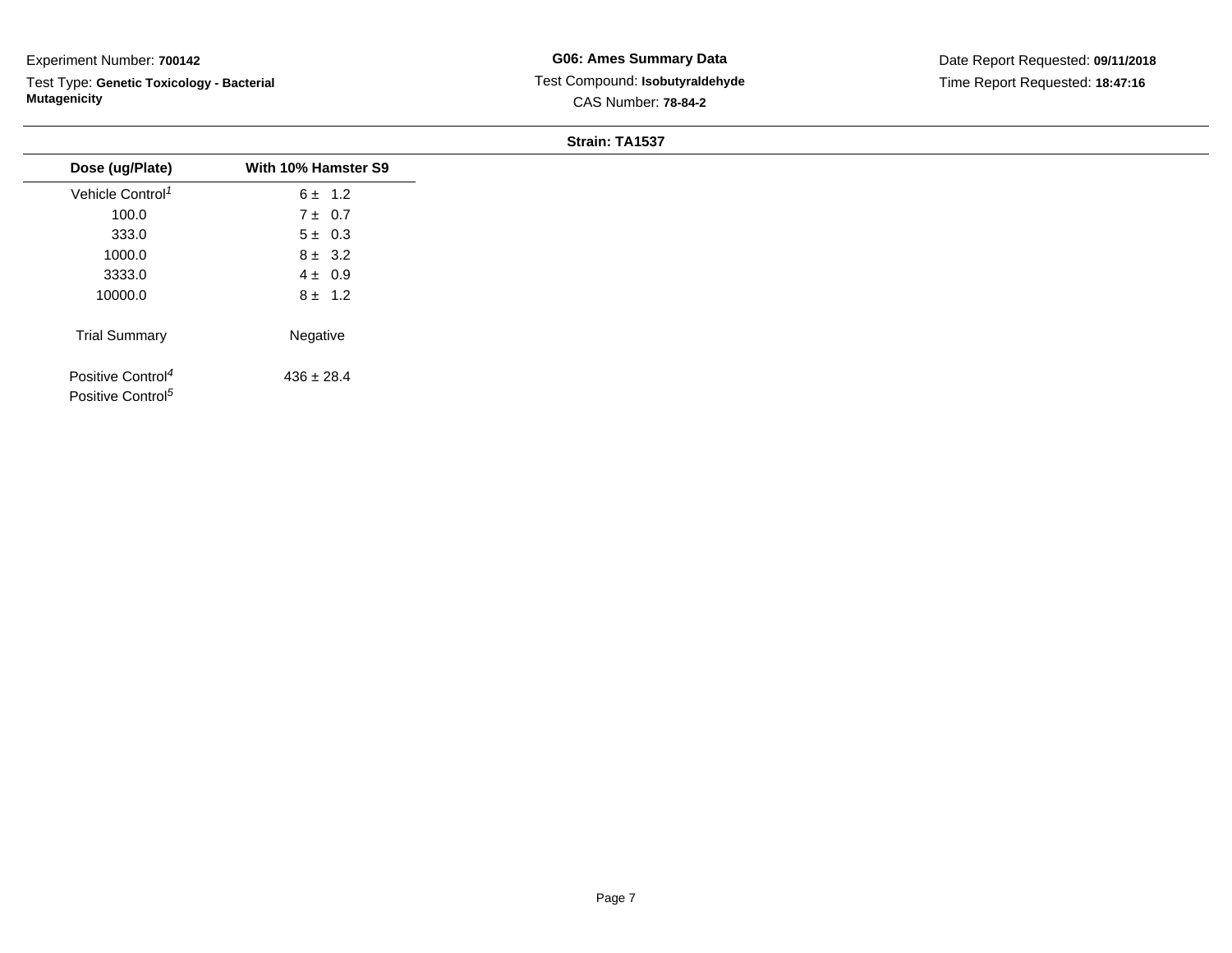Test Type: **Genetic Toxicology - Bacterial Mutagenicity**

## **G06: Ames Summary Data** Test Compound: **Isobutyraldehyde**CAS Number: **78-84-2**

|                               |                   |                   | <b>Strain: TA98</b>    |                        |                     |
|-------------------------------|-------------------|-------------------|------------------------|------------------------|---------------------|
| Dose (ug/Plate)               | <b>Without S9</b> | <b>Without S9</b> | <b>With 10% Rat S9</b> | <b>With 10% Rat S9</b> | With 10% Hamster S9 |
| Vehicle Control <sup>1</sup>  | $15 \pm 0.6$      | $13 \pm 2.1$      | $17 \pm 3.6$           | $25 \pm 3.2$           | $25 \pm 2.2$        |
| 100.0                         | $24 \pm 1.9$      | $13 \pm 3.5$      | $30 \pm 1.7$           | $20 \pm 0.6$           | $36 \pm 3.0$        |
| 333.0                         | $20 \pm 0.9$      | $13 \pm 2.0$      | $31 \pm 1.5$           | $21 \pm 4.3$           | $29 \pm 1.5$        |
| 1000.0                        | $20 \pm 3.2$      | $12 \pm 3.0$      | $30 \pm 1.5$           | $21 \pm 2.7$           | $32 \pm 0.3$        |
| 3333.0                        | Toxic             | $13 \pm 2.5$      | $30 \pm 4.8$           | $18 \pm 0.9$           | $33 \pm 1.8$        |
| 10000.0                       | Toxic             | $17 \pm 5.7$      | $26 \pm 2.9$           | $23 \pm 4.4$           | $33 \pm 4.9$        |
| <b>Trial Summary</b>          | Negative          | Negative          | Negative               | Negative               | Negative            |
| Positive Control <sup>3</sup> |                   |                   | $473 \pm 34.3$         | $507 \pm 6.6$          | $1274 \pm 85.7$     |
| Positive Control <sup>6</sup> | $626 \pm 20.6$    | $415 \pm 6.7$     |                        |                        |                     |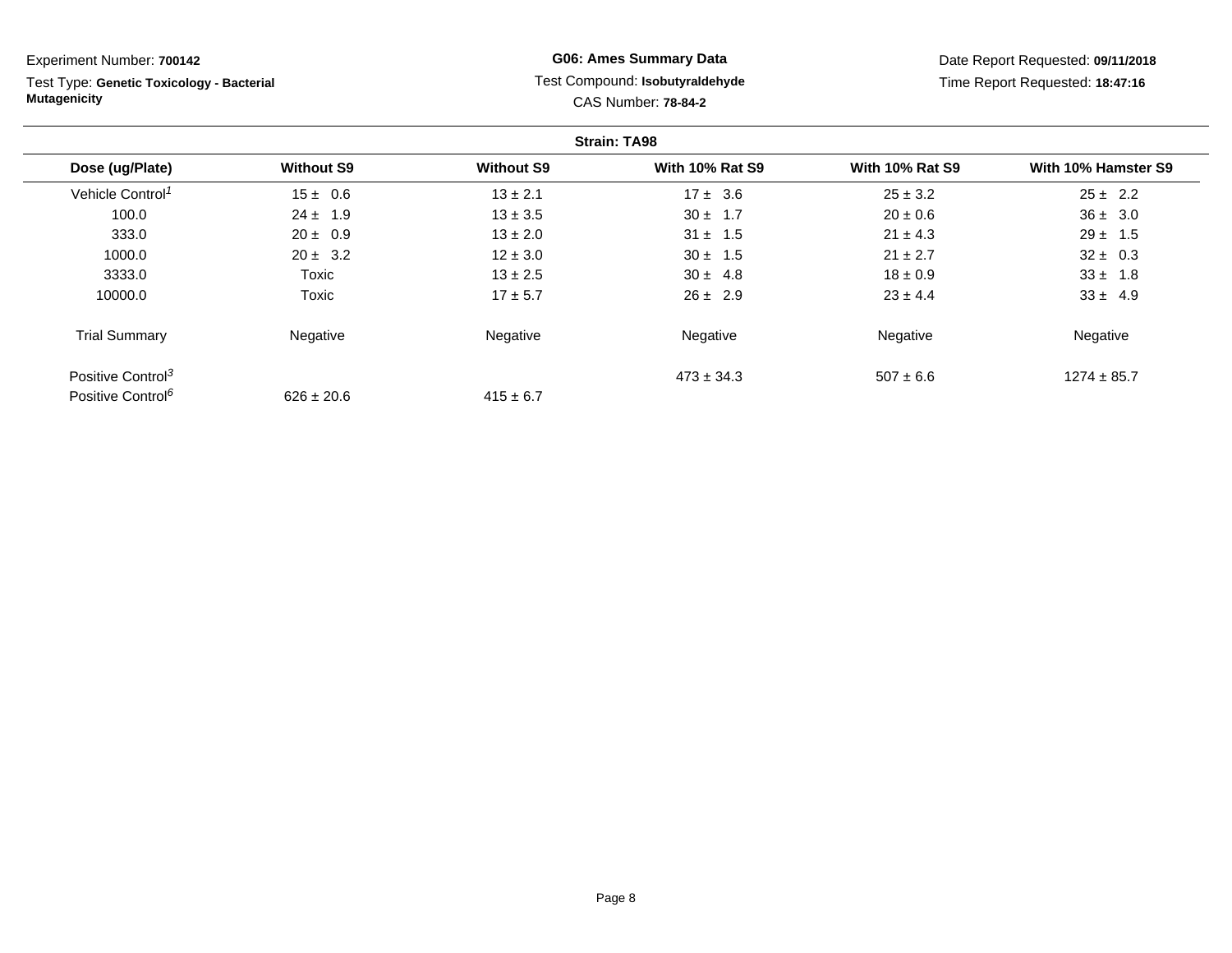Test Type: **Genetic Toxicology - Bacterial Mutagenicity**

**G06: Ames Summary Data** Test Compound: **Isobutyraldehyde**CAS Number: **78-84-2**

Date Report Requested: **09/11/2018**Time Report Requested: **18:47:16**

| Dose (ug/Plate)                                                | With 10% Hamster S9 |
|----------------------------------------------------------------|---------------------|
| Vehicle Control <sup>1</sup>                                   | $29 \pm 1.7$        |
| 100.0                                                          | $17 \pm 2.7$        |
| 333.0                                                          | $19 \pm 3.0$        |
| 1000.0                                                         | $23 \pm 4.1$        |
| 3333.0                                                         | $18 \pm 3.1$        |
| 10000.0                                                        | $25 \pm 3.0$        |
| <b>Trial Summary</b>                                           | Negative            |
| Positive Control <sup>3</sup><br>Positive Control <sup>6</sup> | $1461 \pm 63.9$     |
|                                                                |                     |